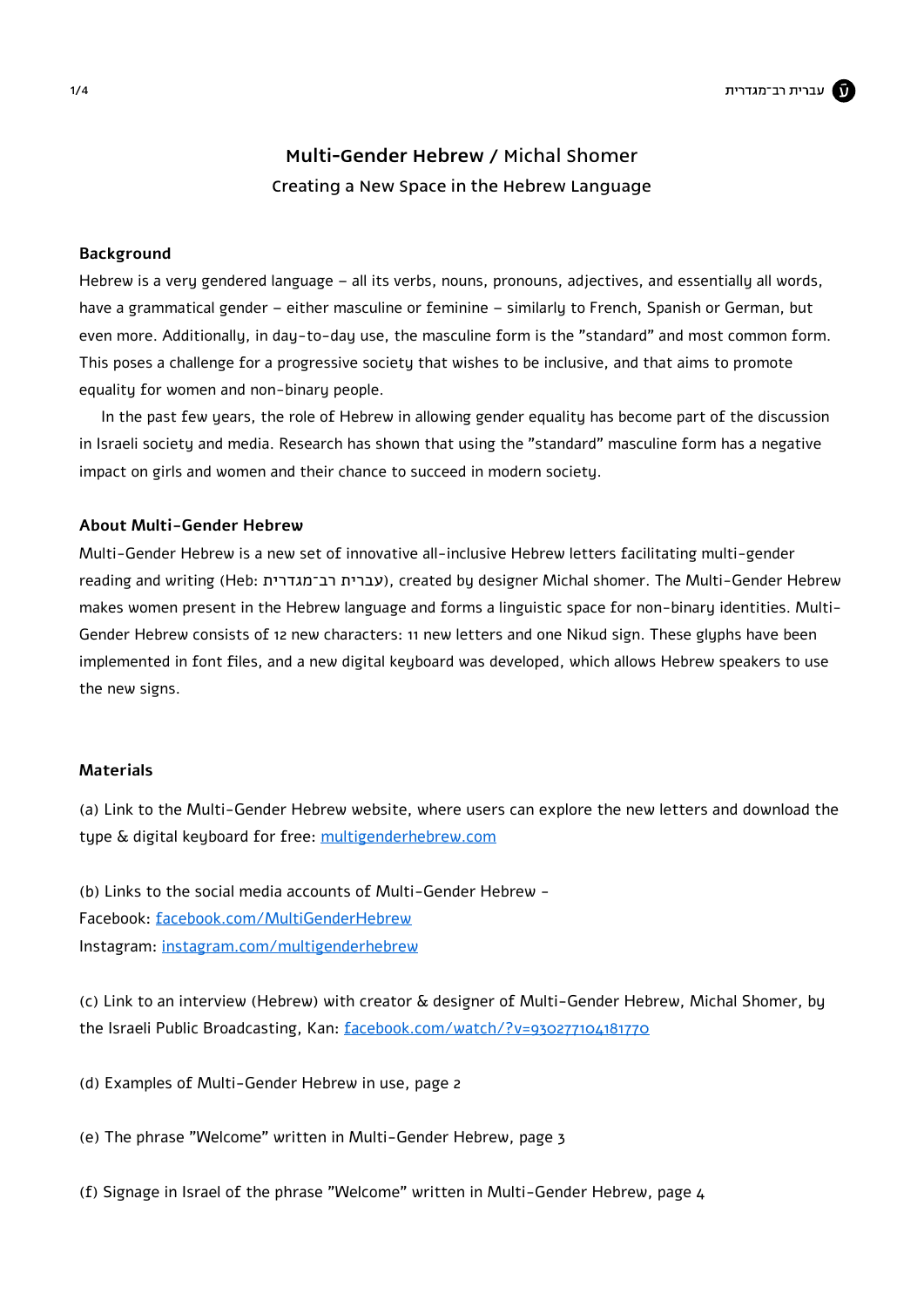(d) Examples of Multi-Gender Hebrew in use

### עברית רב־מגדרית

מערכת של אותיות עבריות חדשות, המאפשרות קריאה וכתיבה רב־מגדריות. העברית הרב־מגדרית מנכיחה את הנשים בשפה העברית ויוצרת מרחב למי שזהות המגדרית אינה בינארית.

 $\mathbf{X} \times \mathbf{X}$  א צ ב ג ד  $\mathbf{\pi}$  ה ה ה ה ה ג ז ז ח ט י כ ך ל מ ם נ ן ס ע פ ף צ ץ ק ר ש  $321 (-, 1? " ; : ) \Gamma D$  $\dddot{a}$   $\dddot{b}$   $\dddot{c}$   $\dddot{c}$   $\dddot{c}$   $\dddot{c}$   $\dddot{c}$   $\ddot{c}$   $\ddot{c}$   $\ddot{c}$   $\ddot{c}$   $\ddot{c}$   $\ddot{c}$   $\ddot{c}$   $\ddot{c}$   $\ddot{c}$   $\ddot{c}$   $\ddot{c}$   $\ddot{c}$   $\ddot{c}$   $\ddot{c}$   $\ddot{c}$   $\ddot{c}$   $\ddot{c}$   $\ddot{$ 

### האם אנחנו נמצא במקום שבו אנחנו צריכ להיות?

משני צדי המתרס עומדים מי שסבורים ששפה יוצרת מציאות ושהאופי המגדרי של העברית מסמן את האישה כאחרת ויוצר היררכיה, ומול — שומר: ז הסף. בהם שמרנות למיניהם. וכו מי שמלגלגות על הסרבול שיוצרים ניסיונות השינוי.

האם אתה רואה אותי? האם אתה פונה אליי? האם אתה מסתכלת עליי? האם אני נמצאת?



### WE שברית רב־מגדרית | האם אנחנו | הבית הבית היה | עברית רב־מגדרית | הואם אנחנו | כל הוא התונים  $\hat{U}$ ן  $\hat{\Gamma}$ ך מי הוא שתחליט  $\hat{U}$ בשבילי מי אני.

העברית יוצרת הבחנה ברורה על פי מין בחלקי הדיבור השונים. היא שותפה לתהליך ייחוס המגדר ומכריזה באופן שאינו משתמע לשתי פנים כיצד נתפס מגדרו<sub>י</sub> של הנמענת בעיני הדובר.

# מָה אַת**ּ־ֿה חוֹשׁב־ז?**<br>״...לבקש מצנשים לא־בינארות לבחור לעצמם

כינוי גוף שלא מגדיר אותם כראוי — זה לא משהו שאני ממליצה עליו".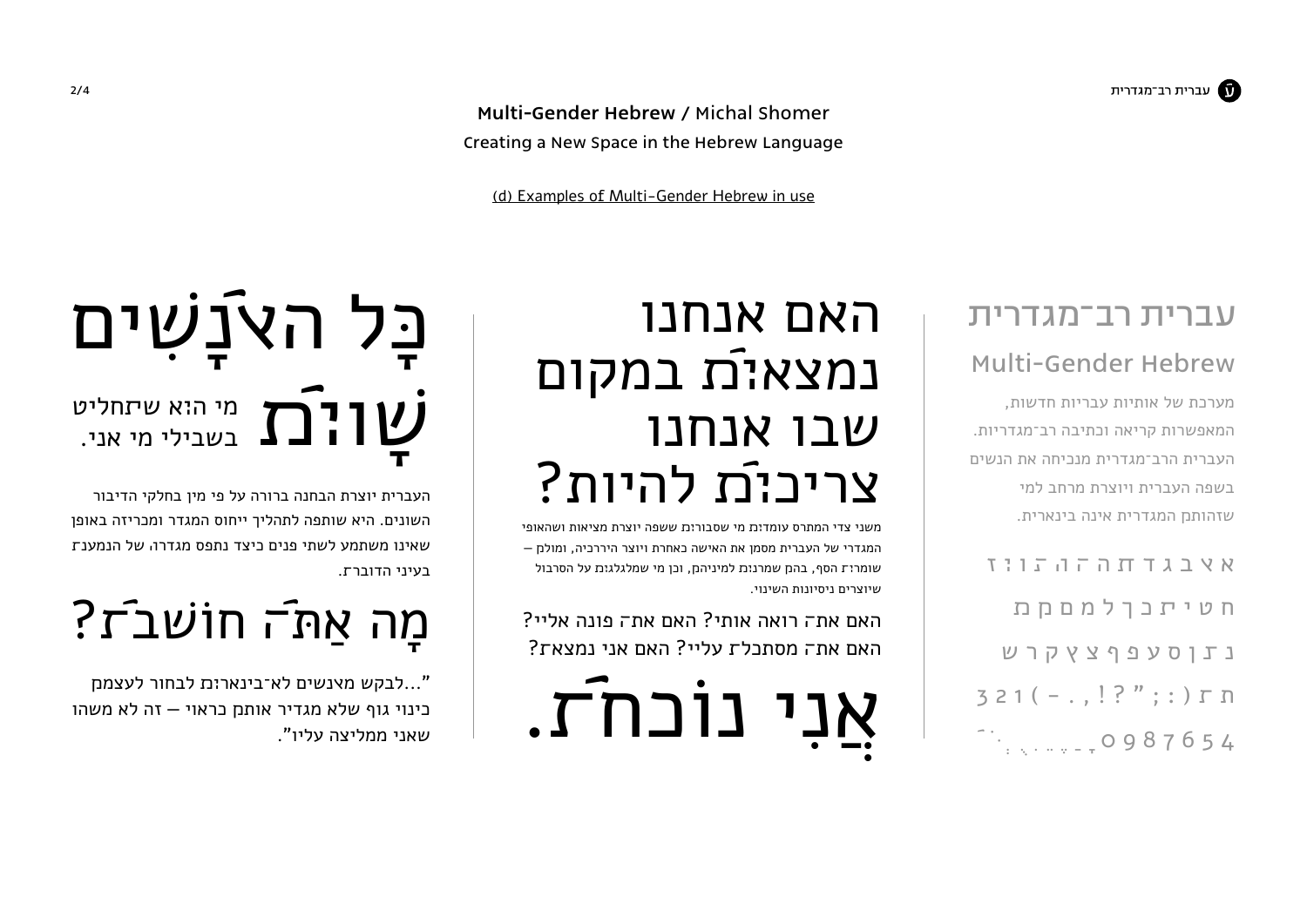

(e) The phrase "Welcome" written in Multi-Gender Hebrew



Welcome (feminine)

ברוכים הבאים

Welcome (masculine)

## ברוכית הבאית

Welcome (Multi-Gender)

### הם סופית  $\bm{\Gamma}$  Final Tem **P** Yuv